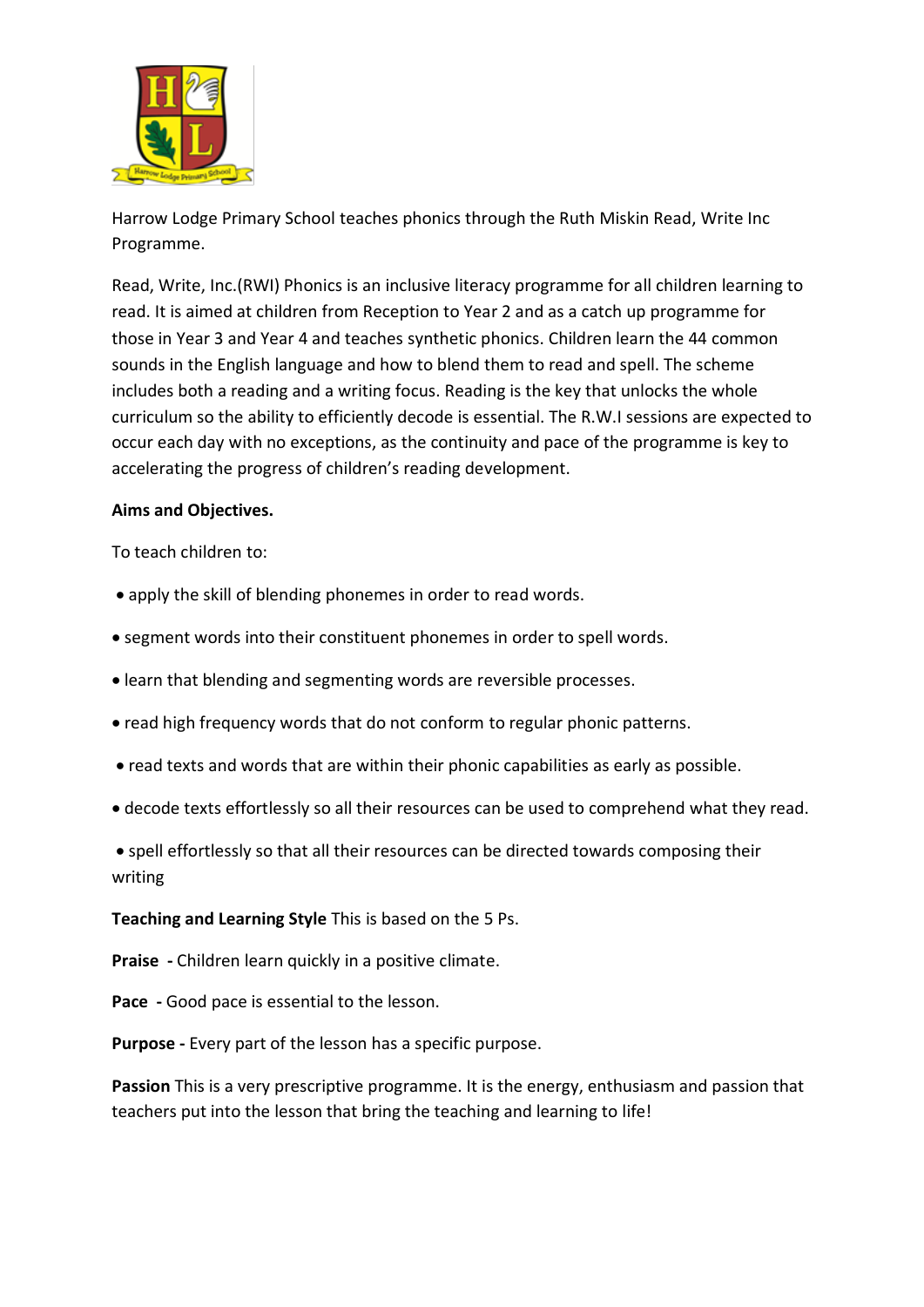**Participation -** A strong feature of R.W.I. lessons is partner work and the partners 'teaching' each other (based on research which states that we learn 70% of what we talk about with our partner and 90% of what we teach). It is important to remember to never give up! Every child can learn to read if you persevere.

## **Planning**

Pupils work within ability groups which are defined by their performance on R.W.I. phonic tests. Pupils are re-tested regularly during the year and the groups are reorganised accordingly. Teacher generated planning is minimized as the planning is integrated into the teacher's handbooks and follows set routines. Each group leader has a printed format for planning ditties or storybook lessons. To this framework, is added the particular ditty/ storybook being studied, new phonic elements that are being introduced and any other points worthy of note for future use. TA's will be responsible for planning for their R.W.I groups, with the support of the R.W.I manager as required. TA's will be given preparation time prior to the daily sessions.

# **Delivery of Phonics**

Sounds taught should be 'pure' ie 'b', not 'buh' as this is central to phonic teaching and ability to recognise sounds in words.

Blends are to be declustered. eg bl is two specific sounds.

 Children are to be taught that the number of graphemes in a word always corresponds to the number of phonemes. This greatly aids spelling.

- Set 2 sounds are to be taught after Set 1 (initial sounds)
- Letter names are to be introduced with Set 3.

## **R.W.I. across the school**

Foundation Stage:

R.W.I. is fully implemented in Reception but the class will not be split into groups until the initial sounds have been taught. Once the sounds have been taught assessments will take place to determine groupings. Sessions will take place daily. Within this time a 10 minute speed sounds session will occur with follow up handwriting sessions while children access continuous provision, in line with the Early Years Foundation Stage.

## Key Stage One:

R.W.I. groups will be set following assessments carried out by the R.W.I manager. The sessions will occur daily for 30 minutes. These sessions will incorporate the teaching of phonics, with a 10 minute Speed Sounds session followed by handwriting practice. Once children 'come off' the programme they will then access literacy sessions planned from the National Curriculum. Sessions will take place daily from 9.00-9.30am.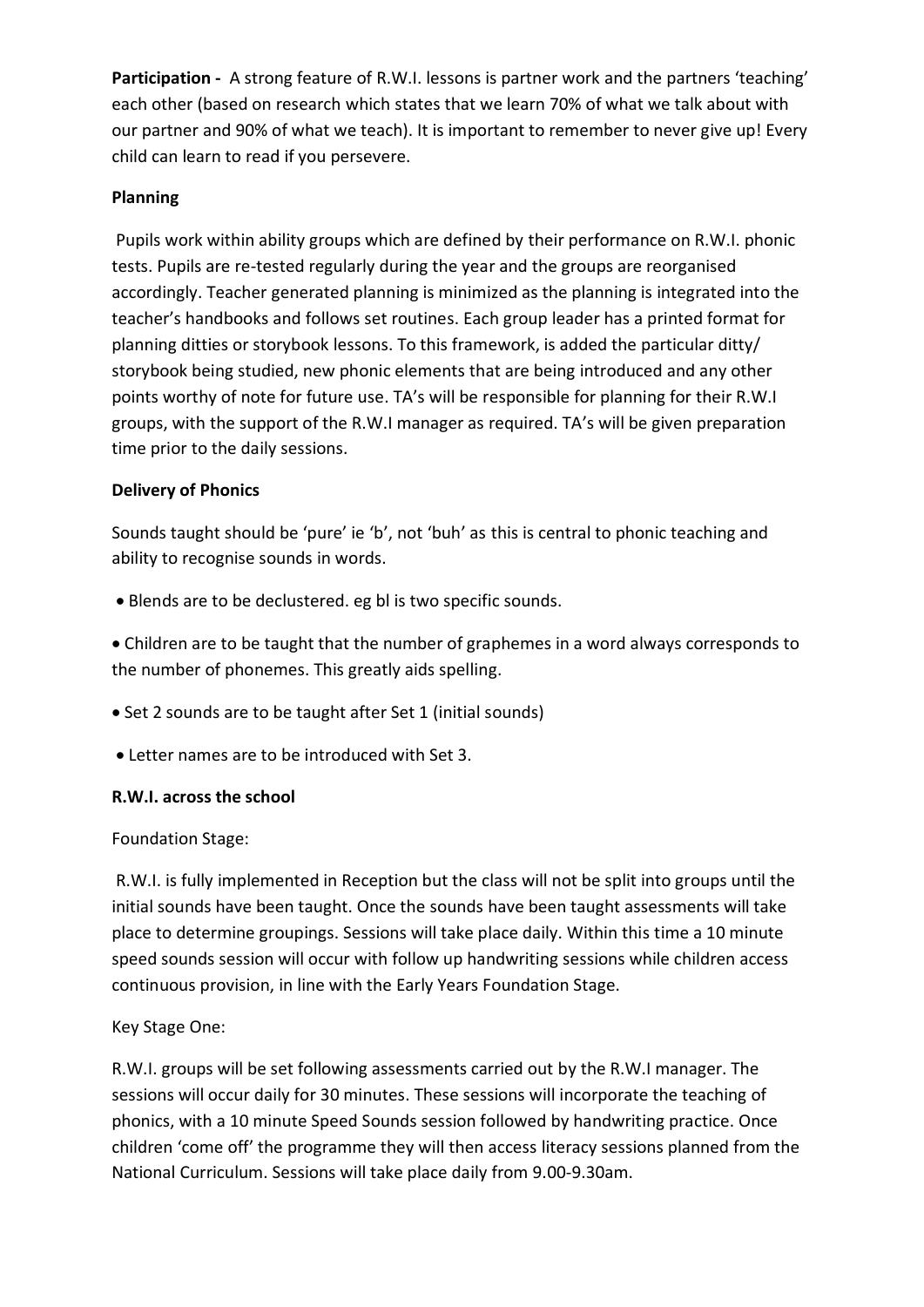Key Stage Two:

R.W.I. groups will take the form of an intervention during literacy sessions for those children with the greatest need in Year 3 /4, if necessary. Otherwise, pupils are taught with reference to the National Curriculum and through a book based curriculum.

SEN/Able Pupils

There are some great video clips for parents on their website: <http://www.oup.com/oxed/primary/rwi/forparents/>

SEN pupils are fully involved in R.W.I. lessons as all pupils work in ability groups and teaching is geared to the speed of progress of each group. 1:1 tuition will be identified by the RWI manager if required.

Able pupils are catered for as groups are based on ability and there is the flexibility to accommodate gifted younger pupils within groups of older children.

Assessment and Recording

 Children are assessed throughout every lesson. Every time partner work is used the teacher assesses the progress of her children. The teacher assesses how children:

- read the grapheme chart
- read the green and red word lists
- decode the ditty/story
- comprehend the story

Each group leader is requested to keep a register to identify pupils that are absent or pupils that need extra reinforcement of a particular element that has been covered. Formal assessment is carried out periodically by the R.W.I. manager using the R.W.I. phonic checks. This allows for achieving homogeneity within each group and indicates the correct access point for new entrants.

Monitoring and Review

The R.W.I. manager

- tests all KS.1 pupils and designates pupils to the correct groups.
- assigns leaders to groups

 'drops in' on R.W.I. groups to give advice and to informally check that pupils are in the correct groups